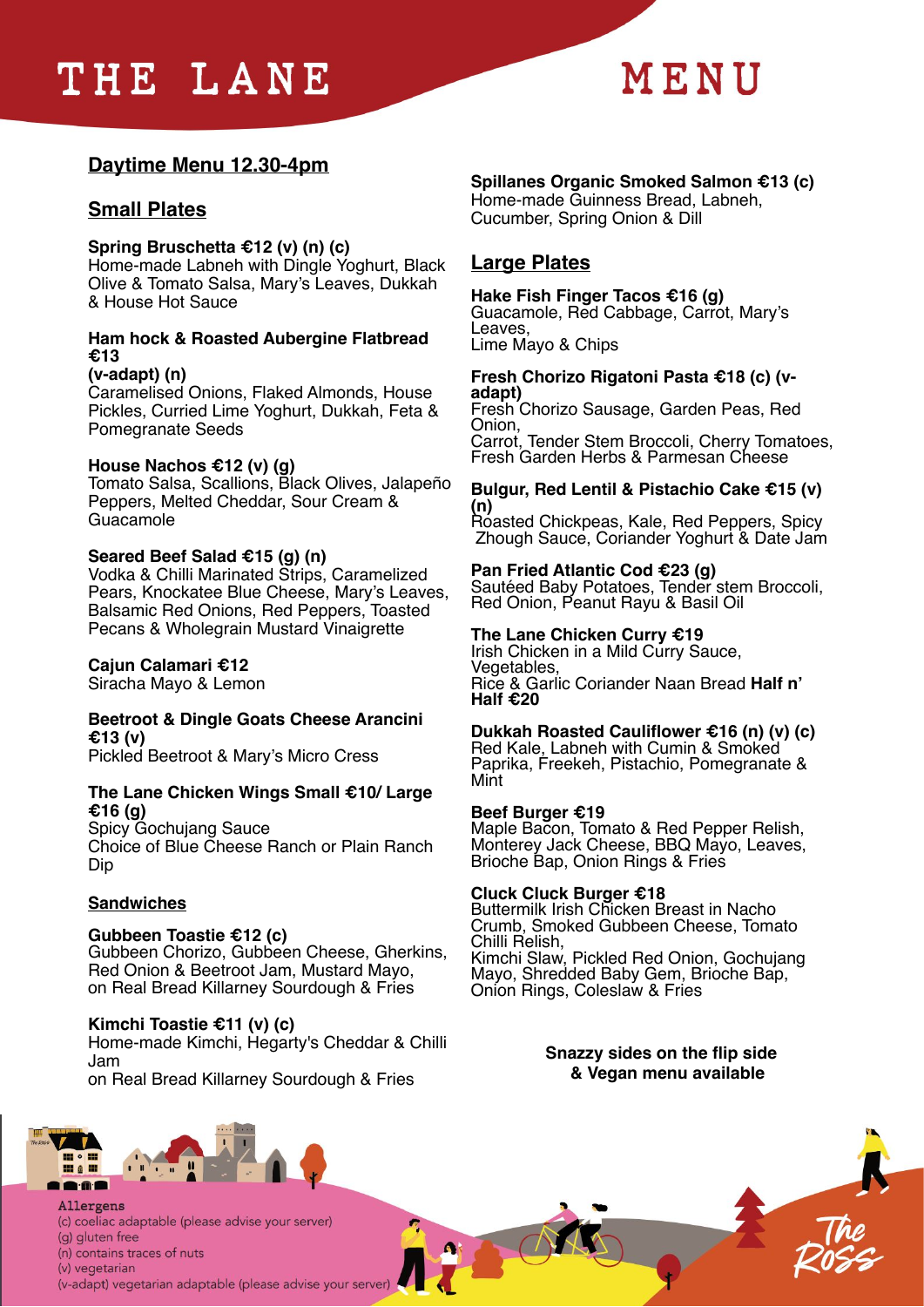# THE LANE



# **Sides**

- Bacon Fries: Maple Bacon, Garlic Aioli & Provolone **€8**
- Spicy Fries: Siracha Mayo, House Made Hot Sauce, Chilli's & Cajun Seasoning **€7**
- Regular Fries **€4**
- Rocket & Parmesan Vinaigrette Salad **€4**
- Beer Battered Onion Rings **€5**
- Sweet Potato Fries **€5**

**We are proud members for the Restaurant Sustainable Association** 

# **Suppliers**

**Meat & Poultry:** Tim Jones & Cronin's Butchers – All our meat is Irish & local where possible **Charcuterie:** On the Wild Side **Fish:** Spillanes, Star Seafoods **Vegetables & Fruit:** Little Black Hill Farm - Mary Walsh, Eve's Leaves, O'Sheas Fruit & Veg, Poppa Dom's Farm Kilcummin, **Cheese:** Toonsbridge Dairy, Gubbeen Smokehouse, Knockatee, Dingle Goats Cheese, Hegartys Whitechurch, Bluebell Falls **Bread:** Real Bread Killarney & Petit Delice Killarney Brioche Burger Buns